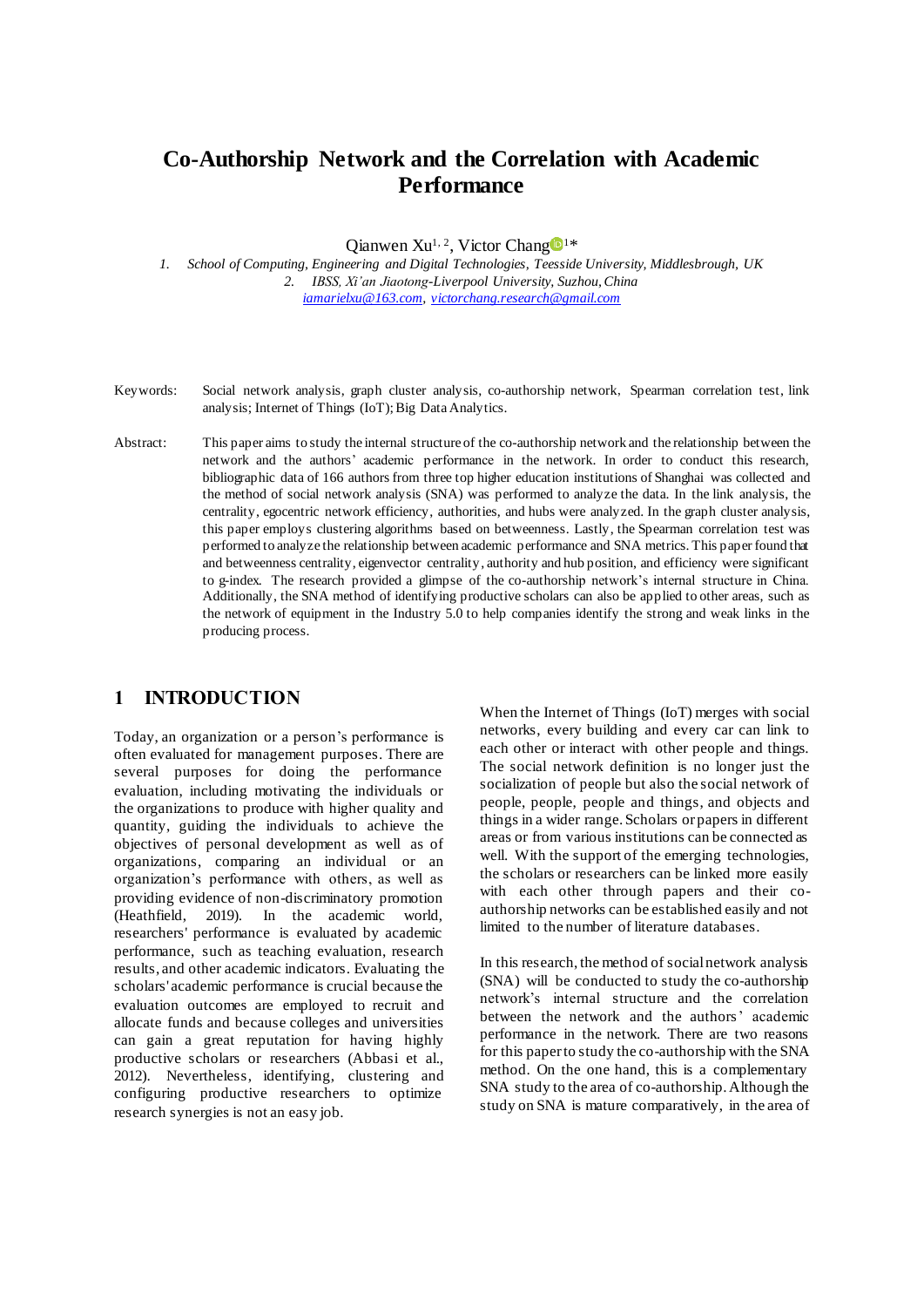co-authorship network, most papers mainly concentrated on the country or province level, instead of the level of cities or universities. There are few papers on the micro co-author networks. Therefore, this research will try to outline the internal structure of the co-author networks and took the case of Shanghai, China, as an example. On the one hand, this paper attempts to show the higher education institutions in detail how to use simple techniques or indicators of SNA to determine, cluster and configure productive and efficient scholars. It is important for higher education institutions to identify a scholar with excellent academic performance, but the accessibility and simplicity of the techniques are also important. Therefore, this paper will use some simple SNA indicators and algorithms and interpret them in detail through the case of the Chinese co-authorship network to make it possible and easier for higher education institutions to use SNA methods. The above reasons are also the main differences between our research and other similar studies. In addition, from the perspective of methods, this paper refers to the research of Abbasi et al.'s (2011, 2012) in terms of the link analysis methods and the Spearman correlation test. However, we will identify the authority and hub and include them as the Spearman correlation test variables.

In this study, the academic performance of the scholars or researchers will be measured by the g index. Then the link analysis and graph cluster analysis will be employed to study the co-author network. At last, to analyze the relationship between the academic performance of the authors and their coauthorship networks, such as the centrality, efficiency of the egocentric network, authorities and hubs, a Spearman correlation test will be used in this research. The scholars or researchers in China will be selected to be the research target of this paper in that although there are a number of existing papers that related to China's co-authorship network, they mainly concentrate on a province or a nation's level instead of a city or a university's and the literature that relates to the internal structure of the network are quite little. (Andersson et al., 2014). Additionally, bibliographic data of the targeted authors from Shanghai's three top higher education institutions, including Shanghai Jiaotong University, Fudan University and Tongji University, have been collected and analyzed in the research. The main reason is that they are the members of the 985UNIs and the top three universities in one city, Shanghai. The members of 985UNIs stand at the peak of the pyramid in the higher education systemof China (Wang et al., 2014).

The collaboration between the members is quite close and the data is adequate for the research.

This paper has been organized as follows. Section 2 briefly introduces the literature related to the social network analysis and the co-author network as well as the methods this paper intends to use. Section 3 provides an introduction to the data and the results. Section 4 provides an analysis of the results and Section 5 concludes the paper.

## **2 LITERATURE REVIEW AND PROPOSED METHODS**

#### **2.1 Literature Review**

A social network is a group of nodes or participants linked to each other through individual relationships, such as relatives, friendship, cooperation between companies, etc. (Chung et al., 2005). In general, social networks contain two types, namely, sociocentric networks and egocentric networks.

In recent years, with the development of the Internet, more and more devices are connected to the Internet, and new related services and applications are emerging as well. The increasing amount of data has promoted the development of 5th generation mobile networks (5G) and further promoted the development of emerging information technologies, such as Big Data Analytics and IoT. With the support of these technologies, many different things, such as industrial equipment, mobile phones, laptops, etc., are connected to each other on the Internet. A large amount of various data and information are also generated. Recent estimates indicate that one in three people, on average, has over two devices linked to the Internet (Amadeo et al., 2016). The data transmitted through the Internet is about 40 exabytes Every day (Stephens et al., 2015). Moreover, big data analysis techniques can be used to collect, organize, and analyze these data to extract valuable information behind these data.

Sharing information has been vital to human survival all the time. People often choose to share their firsthand information or experiences of common interest with others on social networks, which has resulted in an in-depth exploration in the field of human social behavior. Nowadays, the Internet connection has been ubiquitous in our lives, making it easier for people to understand the world around them anytime, anywhere (Jameel at el., 2018). Social network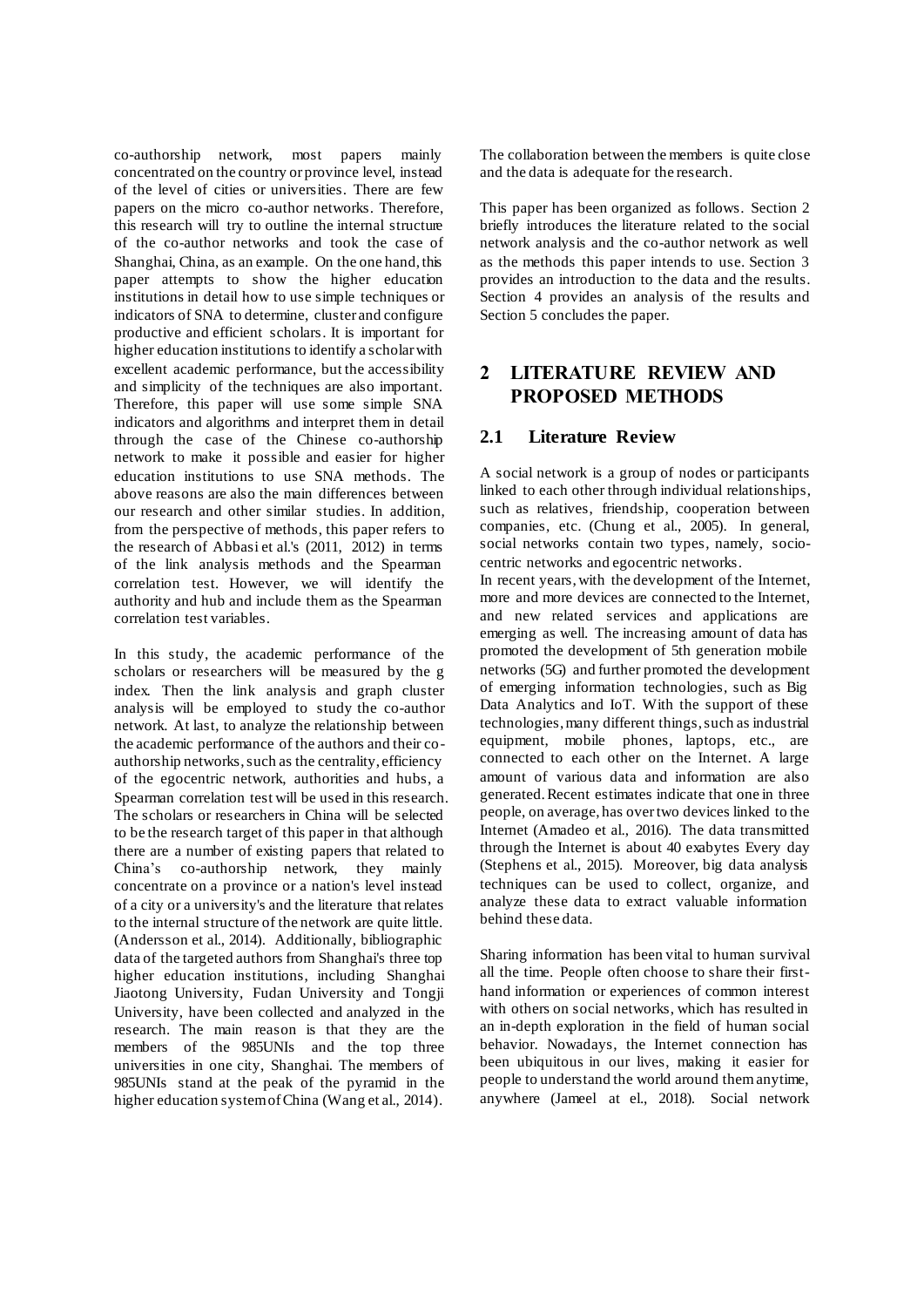analysis (SNA) originated in the 1930s, and its exceptional method of analysis progressively established in studying the theory of the social capital, strong and weak relationship and structure hole (Hou et al., 2020). With the rapid development of the Internet, the method of SNA has been employed in various areas, such as information propagation, geography, management, and economics.

Costa (2020) provides a framework for the collaboration between the scholars in the area of SNA and the intelligence and law enforcement that against trading wildlife so that the synergies of their work can be leveraged. Costa's work suggests that with the support of SNA, wildlife trafficking can be investigated in several ways to analyze data sets to gain various valuable intelligence products, using SNA to construct an intelligence network so that investigators can apply intelligence systematically and so on.

Mora et al.'s (2018) provides a way to obtain data on popular sports areas and manage this knowledge to assist in urban planning decisions. Their study found that social networks of sports provide useful information on how urban infrastructures are used by the citizens, what actions need to be taken and where to take action. Through all these networks, valuable knowledge can be obtained from the users.

Kim and Hastak (2018) studied the application of social networks in disaster management. They investigated the patterns created by the interactions between Facebook users during disasters, which suggested a significant part of the social media in disseminating emergency information. Results show that individuals, organizations, and emergency agencies of social networks play a vital role in disaster management. Graham et al. (2015) investigated over 300 local government officials in the United States. They found that the relationship between the degree of using social media and the evaluation of the ability of local cities in crisis management is significant.

In 1999, SNA, as a method of collecting and analyzing interpersonal connection patterns among groups, was first introduced to the knowledge management field by Morten T. Hansen of Harvard University. The study results found that weak interunit ties between departments are conducive to discovering the existence of useful knowledge in other departments, but are not conducive to the transfer of complex knowledge between departments. Only the existence of strong connections can achieve the transfer of complex knowledge.

Co-author network analysis is a method of visually presenting the influence of research and can reveal researchers' collaboration patterns and actions at the level of individual, institution, or geography. In Liu et al. (2006) research, they analyzed the co-author network of the past joint ACM/IEEE, IEEE, and the ACM digital library conference to examine the digital library domain's state. Meanwhile, Newman (2004) studied the pattern of scientific cooperation through a co-authorship network. Moreover, the research of Morel et al. (2009) indicated that the method of the co-author analysis is essential in supporting the strategic planning for neglected disease research. Although the history of the social network analysis has been very long, with the development of the emerging information technologies in recent years, including the big data, the Internet of Things, etc., the speed of the SNA's development has been accelerated.

The analysis of Fonseca et al. (2016) identified participants and their connections to reveal the social network structure. They reviewed the applications of co-author network analysis, the fundamental steps, and the common network concepts of co-authorship networks in the area of health. Reznik-Zellen et al. (2020) explored different aspects of the Journal of the Medical Library Association (JMLA) co-authorship from 2006 to 2017. Their research found that among the 1,351 authors of JMLA, 69% are not the members of the Medical Library Association (MLA) and the co-authorship between the MLA members are closer.

### **2.2 Proposed Methods**

In this paper, the methods of SNA, in terms of the link analysis and graph cluster analysis, will be employed to construct and analyze the scholars' co-author network.

Among a number of techniques or measures of SNA, this paper selects the link analysis and graph cluster analysis for the following reasons. Firstly, through the link analysis, we can spot the most productive scholars and understand their roles in the co-author network. Link analysis is used to identify relationships between different parties, such as linking authors to other authors or linking authors to papers. Link analysis is not only able to determine relationships but is also able to provide information on how to use other attributes to illustrate the type of link and its strength. In particular, link analysis is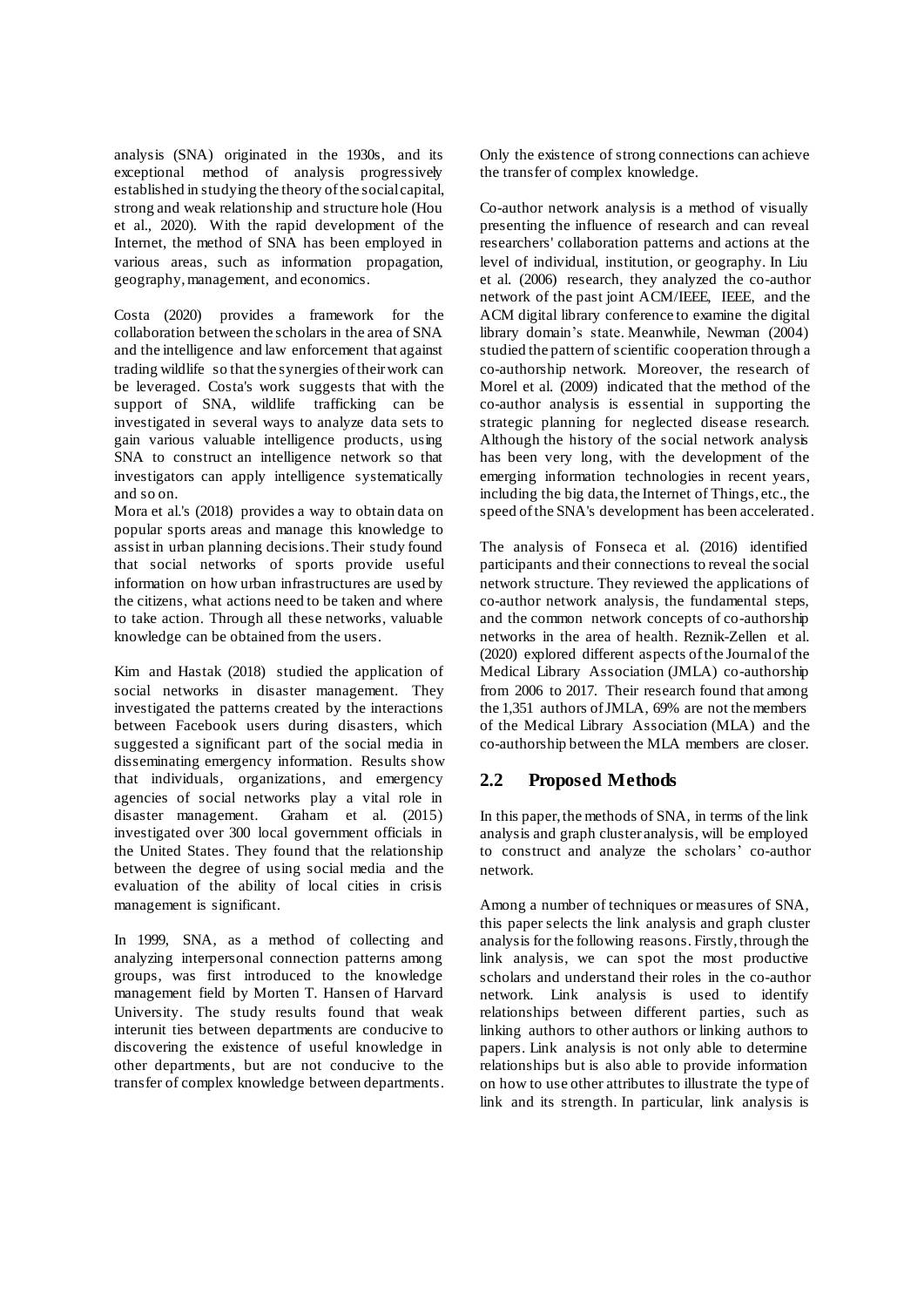essential for learning the influence between the different entities. Secondly, the centrality indicators this paper selects, including, are the most fundamental in SNA so that it makes it easier or lowbudget for the relevant educational institutions to adopt. Finally, the graph cluster analysis is adopted because this paper tries to learn about the cooperation pattern between authors. The cluster analysis can classify the authors that share the similarity into one group and present the differences between groups. Additionally, the results can be directly presented by graphs, which is intuitive.

After the network construction and two parts of SNA analysis, to obtain an understanding of the correlation between academic performance and the SNA measures, the Spearman correlation test will then be carried out. The most productive researcher can be determined. The link analysis methods and the Spearman correlation test this study plans to adopt draws on Abbasi et al.'s (2011, 2012) research. Nevertheless, this research is an extension of their research in identifying the authority and hub (Kleinberg, 1998) by employing the HITS algorithm. Additionally, two kinds of betweenness algorithms will be used in the graph cluster analysis. This paper is also an extension of our previous work (Xu and Chang, 2019) and includes the authority and hub as the Spearman correlation test variables. All the different types of analyses and algorithms this paper uses can better understand the microscopic of the coauthor network.

In the link analysis, four centrality metrics will be measured, consisting of the centrality of the degree, closeness, betweenness and eigenvector. According to Freeman(1978), a participant or a node's centrality may significantly impact his or her satisfaction, leadership and efficiency. Moreover, a participant's performance may be influenced by his or her degree centrality and betweenness centrality in particular. According to Scott (1991), the degree centrality of a participant or a node refers to the number of his or her adjacent participants and is used to evaluate its local centrality. Betweenness measures the centrality by measuring the degree to which a given node stands on the shortest path between other nodes in the graph (Borgatti,1995). Closeness is another kind of centrality, used to calculate the distance from it to other nodes (Freeman, 1980). In addition, eigenvector centrality is an indicator used to calculate the centrality according to the idea that a node's centrality depends on the number of the adjacent

nodes and relates to these adjacent nodes' centralities (Bonacich, 1972).

According to Burt's structural hole theory,to assess a scholar or a researcher's relationship with other scholars within one group, the efficiency of the nodes will also be measured in this paper (Borgatti, 1995). Based on the theory, if a scholar often collaborates with many scholars from the same group, the information that the scholar obtains from these major collaborating scholars is likely to be redundant in that scholars in a group always share the same information. Hence, if the scholar is only closely related to one scholar in the group instead of all the scholars in this group, the scholar's network efficiency will be higher.

After the centrality analysis, the HITS algorithm (Kleinberg, 1998) will be adopted to determine the hub and the authority in the co-authorship network. If a participant or a node points to many other vertices, it is regarded as a hub; if a node or participant has many other nodes linked to the node, it is regarded as an authority.

This research adopted two algorithms that are established on two types of betweenness centrality in the graph cluster analysis. The two algorithms' outcomes will be compared with each other and the difference will be explained.

Finally, the Spearman correlation test will be carried out to evaluate the correlation between the social network metrics and the author's performance to identify the most productive researchers (Abbasi et al., 2011). The Spearman correlation test method is employed to analyze the significance of the correlation between two factors (Gauthier, 2001). The g index of each researcher will be calculated to quantify their academic performance. G index, one of the indicators used to measure the performance of a scholar or a researcher, is widely adopted by the academic database (Egghe, 2006). It is estimated based on the descending order of the number of citations of a researcher's paper. The g index is the maximum number of citations obtained by the top g papers that is not under g2.

Based on the literature above, the spearman correlation will test the following hypothesis:

H1: The degree centrality of a scholar or a researcher influences his or her academic performance;

H2: The betweenness centrality of a scholar or a researcher influences his or her academic performance;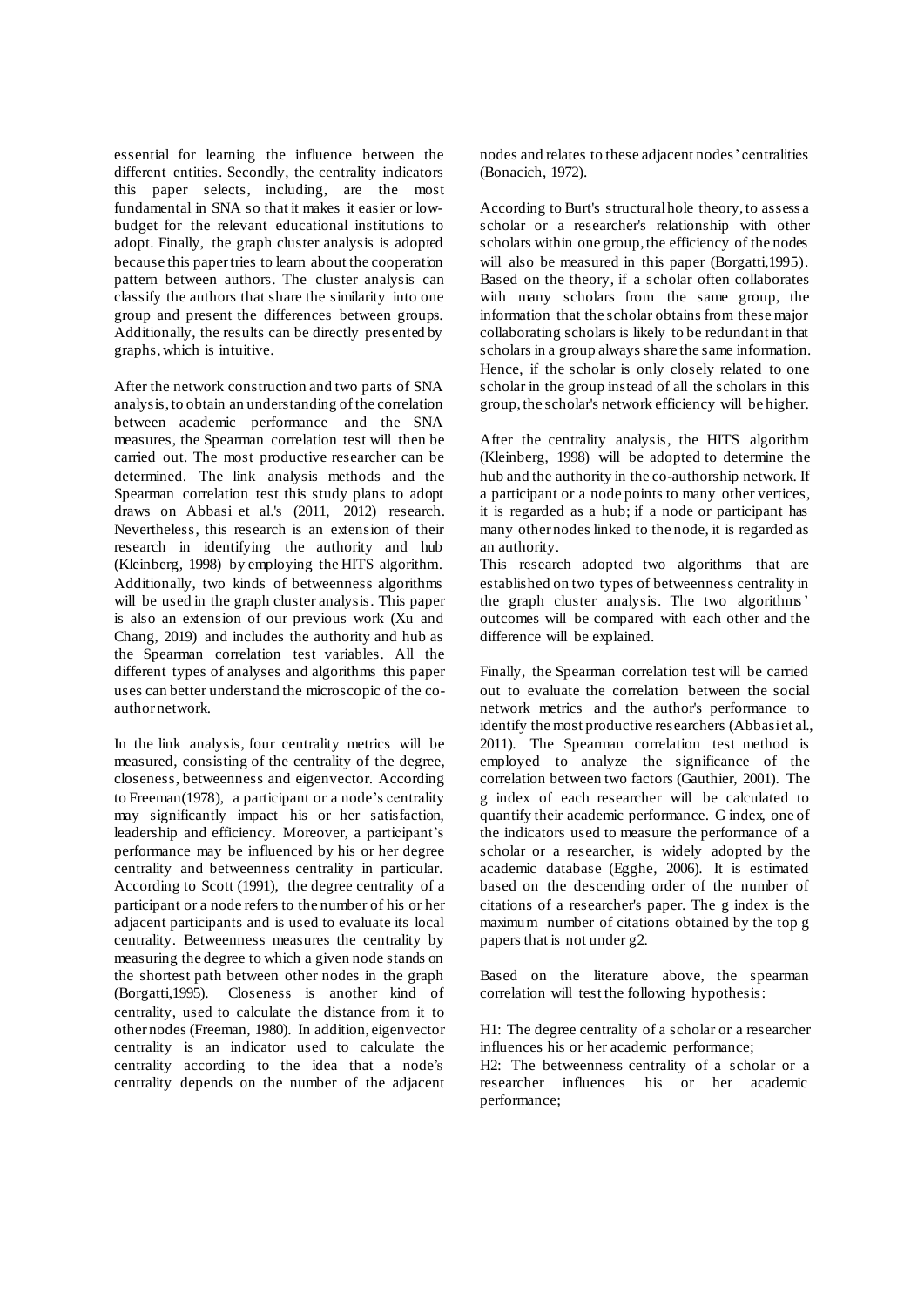H3: The closeness centrality of a scholar or a researcher influences his or her academic performance;

H4: The eigenvector centrality of a scholar or a researcher influences his or her academic performance;

H5: The efficiency of a scholar or a researcher influences his or her academic performance;

H6: The hub position of a scholar or a researcher influences his or her academic performance;

H7: The authority position of a scholar or a researcher influences his or her academic performance.

## **3 DATA AND IMPLEMENTATION**

### **3.1 Data Collection and Management**

In the research, bibliographic data of the targeted authors from Shanghai's three top higher education institutions, including Shanghai Jiaotong University (SJU), Fudan University (FU) as well as Tongji University (TU) was generated from the database of Scopus. The data generated in the research is in the field of social science from 2014 to 2016. The publication information of 166 scholars was obtained. The attributes included the names of the scholars, their affiliations, the number of citations per paper and the number of publications。

This paper established two data sets according to the public information available to the authors. One is the basic information of the target scholars, consisting of the scholars' initials for privacy concerns, the affiliation, number of publications, total citations of other authors, and their g index. The other data set is about the links between the scholars and indicated whether there is a co-author relationship between the scholars. Additionally, the number of collaborations has been assigned to the attribute "weight" because the entire data set cannot be fully displayed in the paper. Hence, Table 1 and Table 2 displayed a part of them.

#### Table 1: Authors

| Author | Affilia tion | Country | No. of       | Cited | G-           |
|--------|--------------|---------|--------------|-------|--------------|
|        |              |         | Publication  | by    | T            |
| Wang   | Fudan        | China   | 15           | 60    | 7            |
| L      | University   |         |              |       |              |
| Li C   | Fudan        | China   | 3            | 10    | 3            |
|        | University   |         |              |       |              |
| Zhang  | Fudan        | China   | 4            | 28    | 4            |
| Y-FD   | University   |         |              |       |              |
| Xu C   | Shanghai     | China   | 3            | 29    | 1            |
|        | Jiao Tong    |         |              |       |              |
|        | University   |         |              |       |              |
| Zhou T | Shanghai     | China   | $\mathbf{1}$ | 12    | $\mathbf{1}$ |
|        | Jiao Tong    |         |              |       |              |
|        | University   |         |              |       |              |
| Ding Y | Shanghai     | China   | 1            | 12    | 1            |
|        | Jiao Tong    |         |              |       |              |
|        | University   |         |              |       |              |
| Jin M  | Shanghai     | China   | $\mathbf{1}$ | 12    | 1            |
|        | Jiao Tong    |         |              |       |              |
|        | University   |         |              |       |              |
| Sun Y  | Shanghai     | China   | $\mathbf{1}$ | 12    | $\mathbf{1}$ |
|        | Jiao Tong    |         |              |       |              |
|        | University   |         |              |       |              |
| Huang  | Shanghai     | China   | $\mathbf{1}$ | 12    | $\mathbf{1}$ |
| S      | Jiao Tong    |         |              |       |              |
|        | University   |         |              |       |              |
| Xie Q  | Shanghai     | China   | 1            | 12    | $\mathbf{1}$ |
|        | Jiao Tong    |         |              |       |              |
|        | University   |         |              |       |              |

Table 2: Co-authorships

| Author 1  | Author 2   | Weight         |
|-----------|------------|----------------|
| Chu N     | Li D       | 2              |
| Chu N     | Gober H -J | 2              |
| Chu N     | Oiu X      | 2              |
| Harder MK | Burford G  | $\mathfrak{D}$ |
| Harder MK | Hoover E   | 2              |
| Ye X -Y   | Zhang H    | 2              |
| Yu J-M    | Wang J -W  | $\mathfrak{D}$ |
| Yu J -M   | Yuan Z -P  | 2              |
| Yuan Z-P  | Wang J -W  | $\mathfrak{D}$ |

### **3.2 Implementation**

After the data collection and management for SNA, in order to perform the subsequent analysis, Rstudio and Ucinet (Borgatti et al., 2002) were adopted in this part as tools to visualize the co-author network and measure the network metrics.

First of all, the scholars' co-author network was established and presented as a graph. The nodes in the graph are the scholars. The links between the scholars represent the collaborative relationships between the scholars and each link's width stands for the weight of the link. The weight refers to the number of times that two scholars have collaborated to publish papers.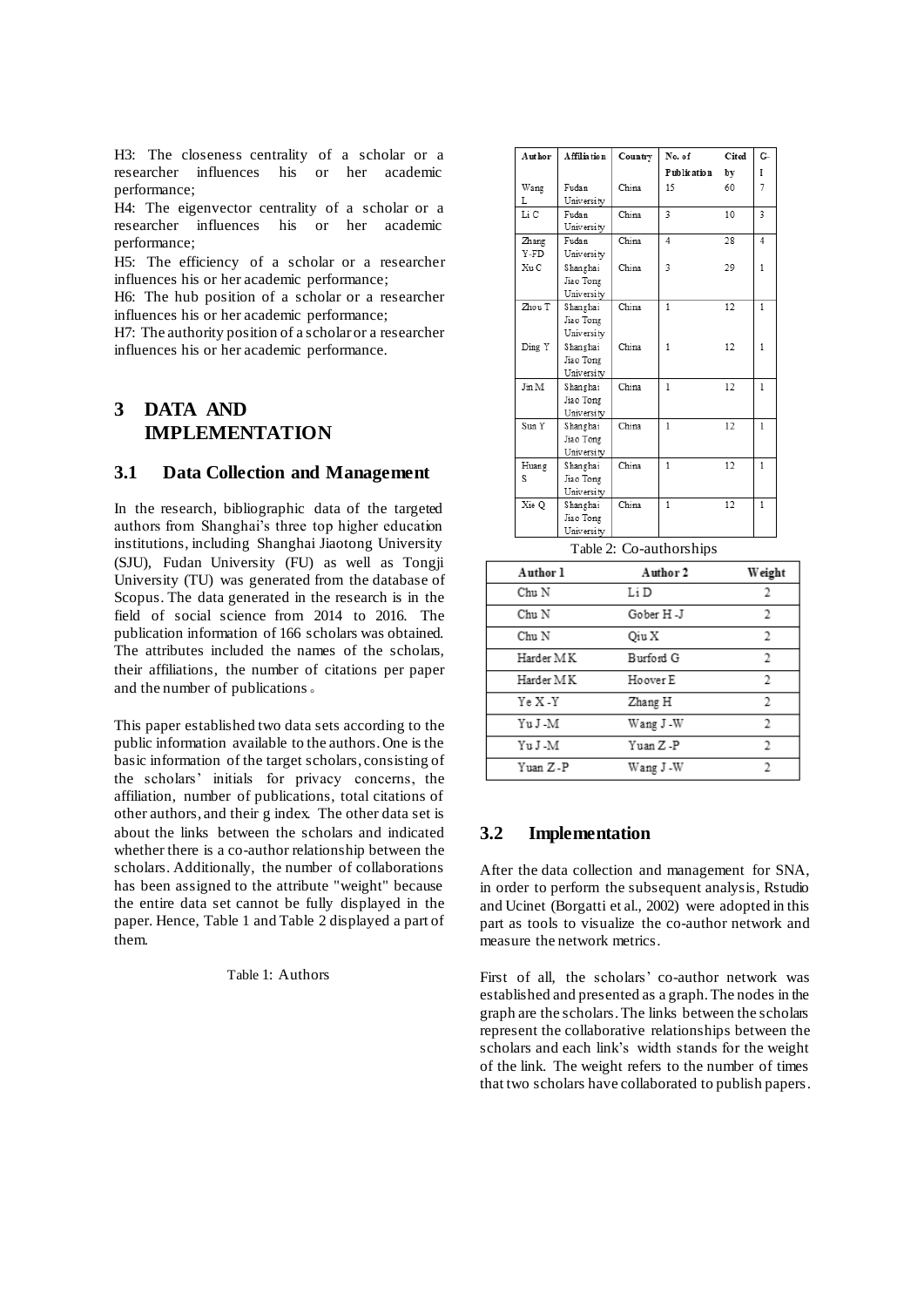The following figure is the co-authorship network built in this research (Figure 1).



Figure 1: Co-authorship network

As is shown in Figure 1, the green nodes of the network were assigned to the scholars of SJU, the light blue nodes were assigned to the scholars of TU, the pink nodes were assigned to the scholars of FU and black nodes represented the authors of other universities.

Figure 1 indicated that the co-authorship network could be separated into three categories based on the university, namely, the category on the upper left, the category on the lower left, and the right category. Firstly, the lower left (pink group) category representing the FU seems to have more cooperative relations with the external organizations. Moreover, larger nodes seem to play a more significant role in forming the network.

Secondly, after building the co-author network, the link analysis was carried out. Four metrics that measure the centrality of the nodes were calculated, consisting of normalized centrality of the degree, betweenness, closeness and eigenvector. Moreover, the efficiency of each node in the structural holes was measured as well. The results of the measures were sorted out and Table 3 shows some of them as follows:

Table 3: MEASURES

| 1 avre <i>3</i> . In Executed |                |        |        |           |                |  |  |  |
|-------------------------------|----------------|--------|--------|-----------|----------------|--|--|--|
| Aut                           | <b>Between</b> | Close  | Degree | E igenve  | <b>Efficie</b> |  |  |  |
| hor                           | ness           | ness   |        | ctor      | ncy            |  |  |  |
| Sun                           | 0              | 0.0914 | 0.0242 | $2.22E -$ | 0.25           |  |  |  |
| T                             |                |        |        | 07        |                |  |  |  |
| Xie J                         | $\mathbf{0}$   | 0.0914 | 0.0242 | 2.22E-    | 0.25           |  |  |  |
|                               |                |        |        | 07        |                |  |  |  |
| Zhu                           | 0              | 0.0914 | 0.0242 | 2.22E-    | 0.25           |  |  |  |
| L                             |                |        |        | 07        |                |  |  |  |
| Han                           | 0              | 0.0914 | 0.0242 | 2.22E-    | 0.25           |  |  |  |
| Ζ                             |                |        |        | 07        |                |  |  |  |
| Wei                           | 0              | 0.0912 | 0.0121 | $2.01E -$ | 0.5            |  |  |  |
| WX                            |                |        |        | 07        |                |  |  |  |
| Chen                          | 0.02410        | 0.1002 | 0.0182 | 4.59E-    | 0.778          |  |  |  |
| D                             |                |        |        | 06        |                |  |  |  |
| Xie                           | 0.04760        | 0.1004 | 0.0303 | $4.61E -$ | 0.52           |  |  |  |
| Υ                             |                |        |        | 06        |                |  |  |  |
|                               |                |        |        |           |                |  |  |  |

Furthermore, in order to determine the hub and authority position of each scholar in the co-authorship network, the HITS algorithm was employed. The algorithm returned two vector columns with the value that indicated their hub and authority position.As the attribute, hub and authority are always connected to each other, this study separated them so that the data can be explained clearer and Table 4 shows some of them as follows.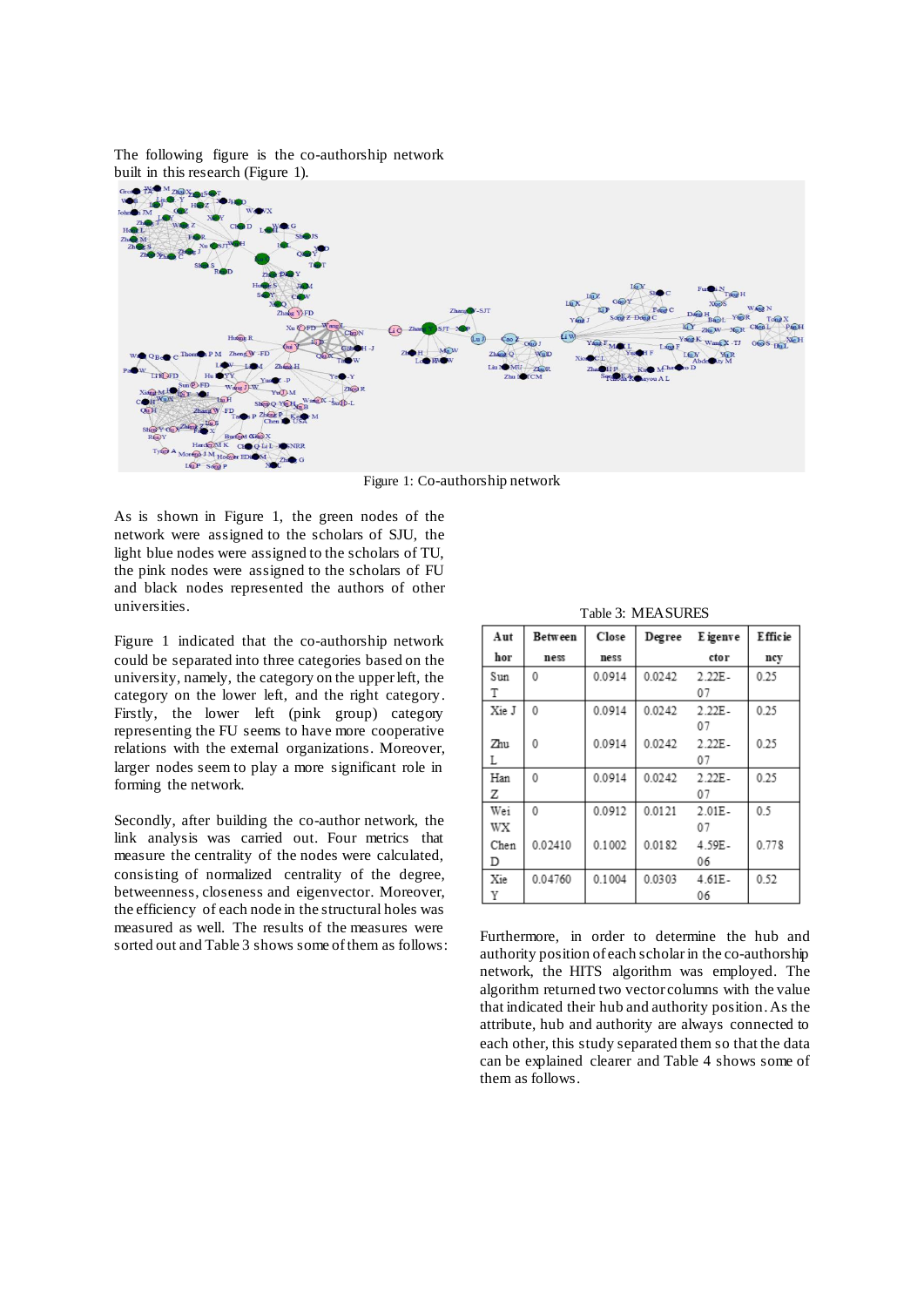| Author | Authority | Author | Hub      |
|--------|-----------|--------|----------|
| Sun T  | 1.75E-09  | Sun T  | 1.75E-09 |
| Xie J  | 1.75E-09  | Xie J  | 1.75E-09 |
| Zhu L  | 1.75E-09  | Zhu L  | 1.75E-09 |
| Han Z  | 1.75E-09  | Han Z  | 1.75E-09 |
| Wei WX | 1.44E-09  | Wei WX | 1.44E-09 |
| Chen D | 1.72E-08  | Chen D | 1.72E-08 |
| Xie Y  | 1.76E-08  | Xie Y  | 1.76E-08 |
| Hu D   | 1.44E-09  | Hu D   | 1.44E-09 |

Finally, this paper conducted graph cluster analysis. The algorithm used in this part for clustering is

established on the betweenness centrality. In the coauthor network, the effective dissemination of knowledge or academic information is of great importance. Therefore, it is crucial to identify the nodes or links that act as brokers in the network. Thus, the betweenness algorithm was chosen as it helps identify the critical nodes or edges. The clustering algorithm can employ two kinds of betweenness centrality, vertex betweenness and edge betweenness. In the graph cluster analysis, both types of betweenness centrality were used and there are slight differences between the results.



Figure 2: Co-authorship network

## **4 ANALYSIS OF RESULTS AND DISCUSSION**

Results of the social network measures in the link analysis and the clustering result in the graph cluster analysis will be analyzed in this part. This paper will then test the significant relationship between the seven SNA metrics and the g-index that indicates the scholars' academic performance by carrying out a Spearman rank correlation test.

### **4.1 Link Analysis**

The degree is the easiest way to measure the centrality of a node among the four centrality measures. In this network of scholars, the average value of the degree centrality is about 0.03, while the degree centrality of Lu H from FU was the highest of 0.09. The highest

value means that they have more active interactions with others than the other scholars or are more popular among scholars.

Closeness is used to evaluate the global centrality of a node by measuring the distance from the node to other nodes. Among the scholars, the average value of the closeness centrality is about 0.08. The closeness centrality of Wang L from FU was the highest of around 0.14, which means that his or her position on the network is closest to all other scholars on average. Besides, this kind of position made him or her the person who can gain information most efficiently.

Betweenness refers to the number of times that a specific node is located on the shortest path between other nodes in the graph. In the co-author network, the average value of the betweenness was about 0.04, while the highest value of betweenness centrality was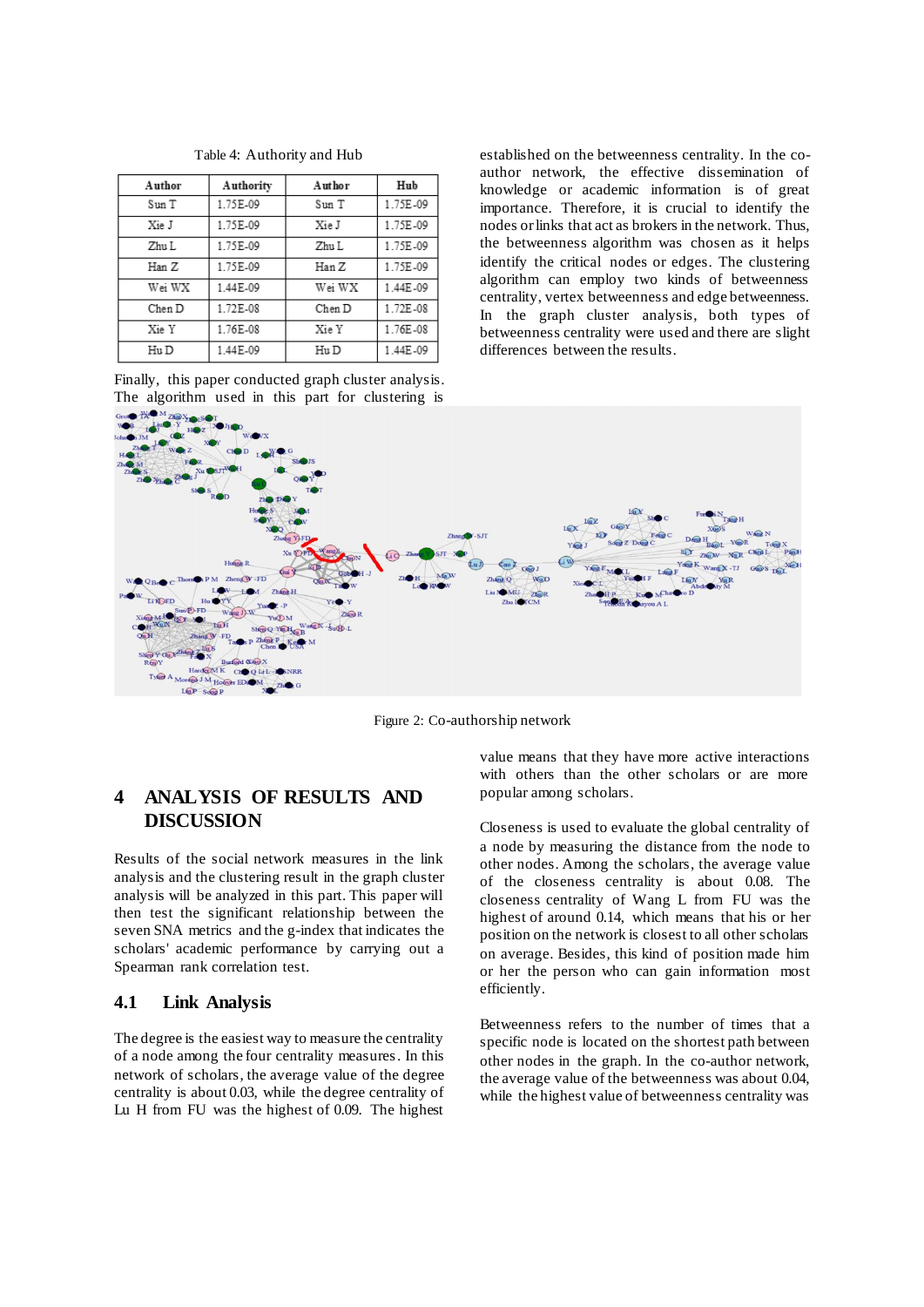gained by Wang L from FU, which was around 0.67. Having the highest value in the network means that his or her part as a gatekeeper or a broker is essential. He or she can control the dissemination of information among the scholars most frequently. As shown in Figure 2, if Wang L was removed from the network, the three universities' single co-author networks would disconnect.

Eigenvector centrality is established on the concept that a node's centrality depends on the number of its adjacent nodes as well as relates to the adjacent nodes' centralities. Among the researchers, the average value of the eigenvector is round 0.3, while the highest value was obtained by Wang L from FU, which is 1.0. There were nine scholars adjacent to him or her, and greater than half of the adjacent scholars also have great centrality values.

From the perspective of structural holes, efficiency refers to the ratio of the total number of disjoint groups of a node's main node divided by that node's centrality value. In the co-author network, the average value of efficiency was about 0.4, and the top 10's efficiencies were over 0.9. A higher value indicates that these scholars spend more effort building a close relationship with just one scholar in a group with connected scholars, instead of with all the scholars in this group. Additionally, they are often able to access knowledge or academic information in many different fields. This may help them make innovation and achieve better performance than other companies.

| Author         | Affiliation                         | <b>Efficiency</b> |  |  |
|----------------|-------------------------------------|-------------------|--|--|
| Li C           | <b>Fudan University</b>             | 1                 |  |  |
| Ren Y          | <b>Fudan University</b>             | 1                 |  |  |
| <b>Tyner A</b> | <b>Fudan University</b>             | 1                 |  |  |
| Zhu W          | Tongji University                   | 1                 |  |  |
| Yan R          | Tongji University                   | 1                 |  |  |
| Xu R           | Tongji University                   | 1                 |  |  |
| Wang N         | <b>Tongji University</b>            | 1                 |  |  |
| Li W           | Tongji University                   | 0.94              |  |  |
| Wu H           | Shanghai Jiao<br>Tong<br>University | 0.926             |  |  |
| Wang J -W      | <b>Fudan University</b>             | 0.901             |  |  |

Table5: Efficiency-Top 10

The lowest value of efficiency is about 0.08, which means that they may have a close relationship with several scholars in a group, rather than with the single scholar in this group. Since scholars in the same group will always share knowledge or information

with each other, it will be a waste of time to maintain co-authorships with all the scholars in the same group because they may duplicate knowledge or information from these scholars.

According to the hub and authority results, Lu H has obtained the highest value in both perspectives, so he or she was considered the authority and hub. The authority position of Lu H in this co-authorship network means that in the field of social science, he or she was regarded as authoritative and productive. Meanwhile, he or she was in contact with some other scholars who can be regarded as authoritative as well. For this reason, Lu H was considered as a hub at the same time.

While taking all these factors into consideration, a conclusion can be drawn for the part of link analysis. Although Wang Li was not determined to be the coauthorship network's authority, he or she seems to be the most significant scholar comparatively. The values of his or her closeness centrality, betweenness centrality and eigenvector centrality were the greatest. Meanwhile, his or her values of the degree centrality and efficiency were also great. For the degree centrality, he or she gained a value of about 0.06 and the average value was about 0.03; For efficiency, he or she gained a value of about 0.68 and the average value was about 0.4. In general, Wang L played the most significant role in the co-author network to interact with other scholars as well as to obtain and disseminate academic information more effectively and efficiently.

### **4.2 Graph Cluster Analysis**

In this section, two kinds of algorithms established on the betweenness centrality were adopted to carry out the graph cluster analysis, namely, vertex betweenness and edge betweenness. The results of the algorithm established on the vertex betweenness are shown in Figure 3 and the results of the algorithm established on the edge betweenness are shown in Figure 4.

The two algorithms' results separated the co-author network into three groups, similar to each other. The scholars in the same institutions were grouped in the same cluster.

Nevertheless, some differences still existed between the two algorithms' results. According to the vertex betweenness the algorithm result, Wang L did not completely belong to anyone cluster but shared by all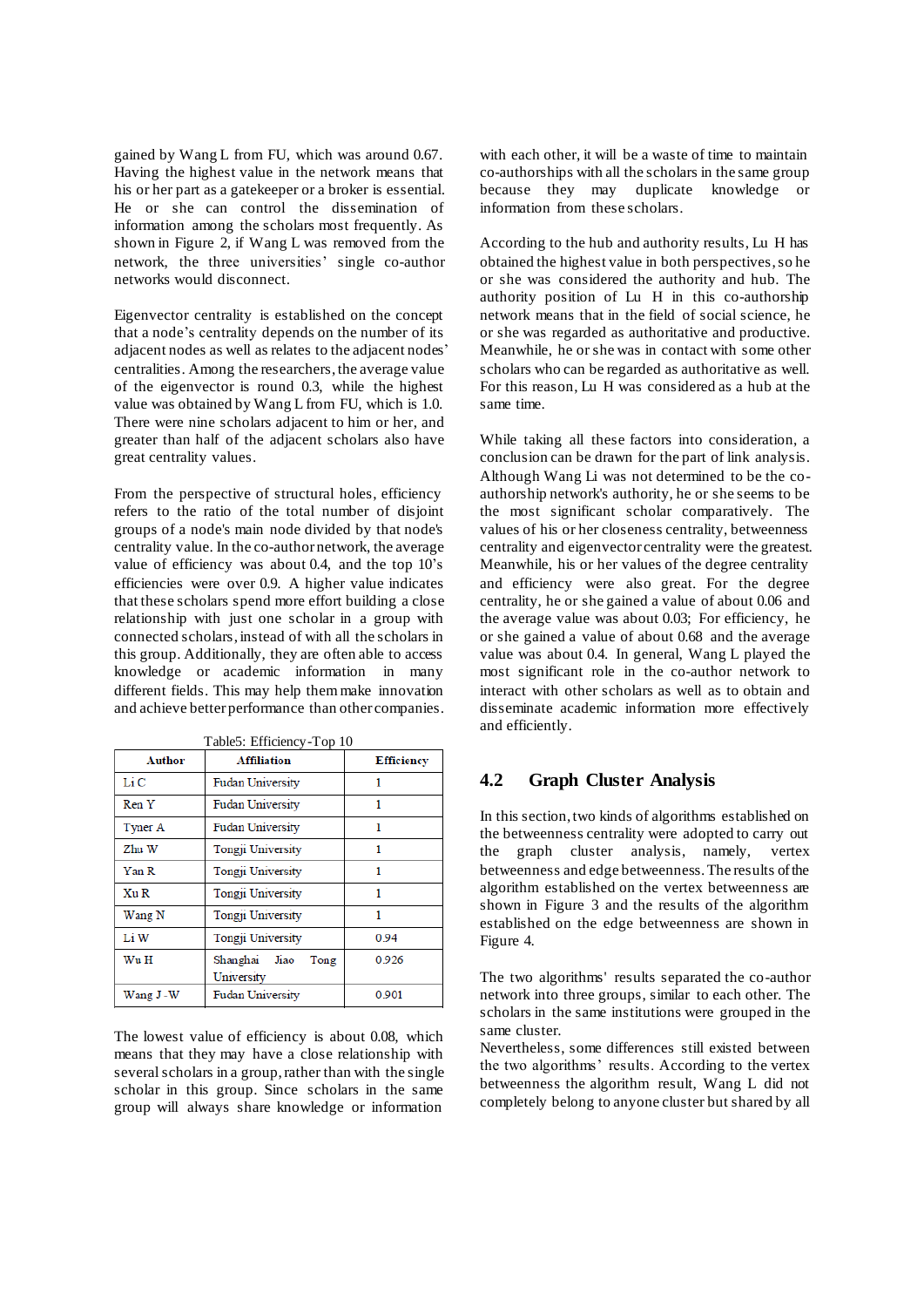three clusters. While using the algorithm of edge betweenness, he or she was grouped into cluster Green. In addition, instead of sharing Wang L, the link between cluster Green and cluster Blue can be disconnected by cutting the link between Gui Y and Wang JW as is shown in Figure 4. This means that every author connected to Gui Y, except Wang JW, belongs to cluster Green, not cluster Blue in Figure 3.

In general, the clustering analysis was performed according to the betweenness centrality. Betweenness centrality measures the number of times a given node is located on the shortest path between other nodes.

The result of the analysis shows that although there were some cases of scholars collaborating with other institutions outside their university, and compared with the co-authorship outside the university, the cooperation within the university is much closer.

In order to determine the hub and authority of each cluster, the HITs algorithm employed in the link analysis was adopted again after carrying out the vertex betweenness algorithm. The result shows that, among the scholars, TU's authority and hub are Yang F, SJU's is Fan R, and FU's is Lu H.



Figure 3: Co-author network – Vertex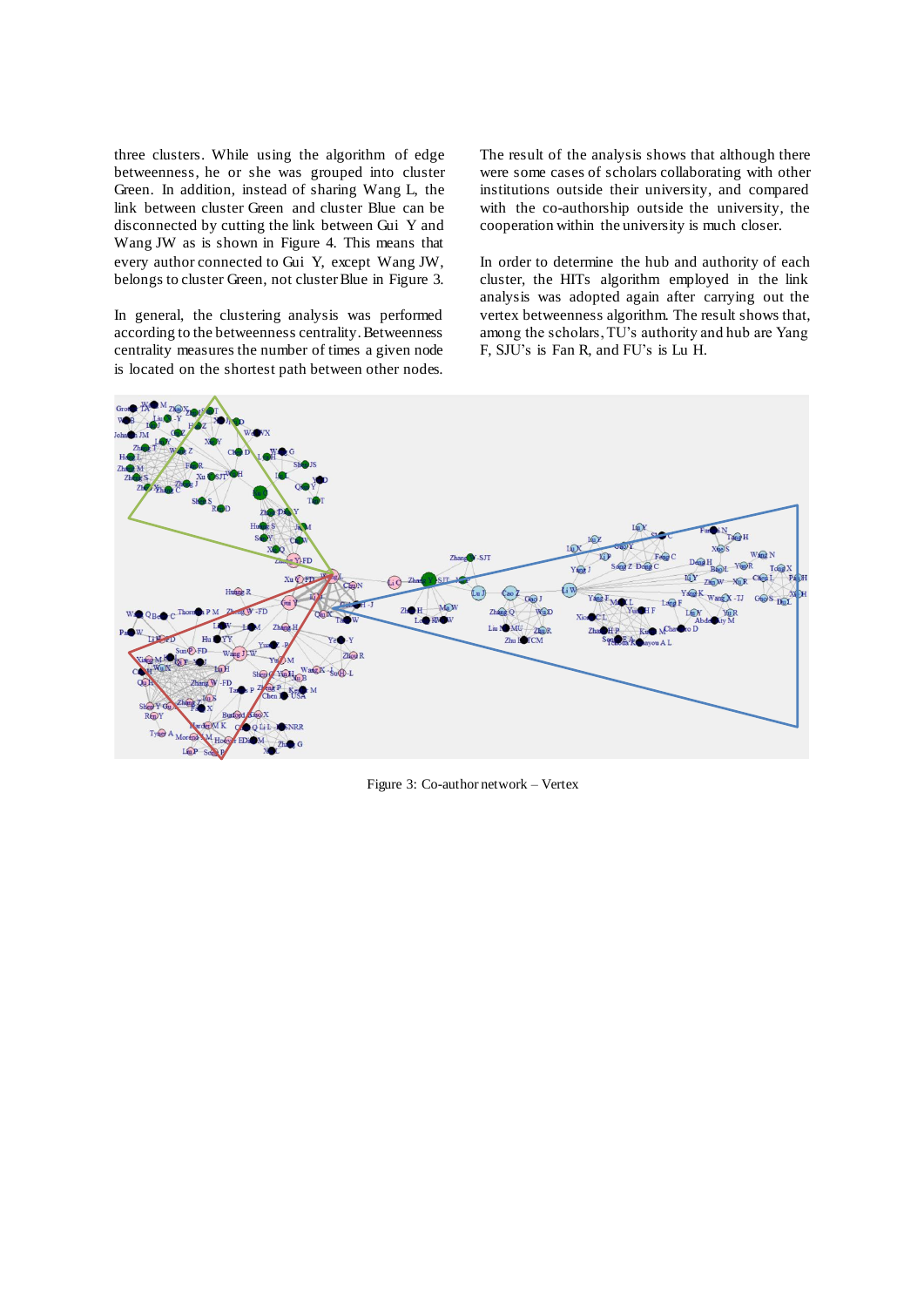

Figure 4: Co-author network – Edge

### **4.3 Spearman rank correlation test**

Finally, the Spearman rank correlation test was carried out to test the seven hypotheses this paper proposed and study the relationships between the social network metrics and academic performance. Table 6 shows the results.

In this table, the variables were tested at the significance level of 0.01 and 0.05. '\*\*' means the correlation is significant at the level of 0.01 and '\*' means that the correlation is significant at the level of 0.05. If the value of the significance level is more than 0.01, the assumption is not accepted and the relationship is not of significance; if the value of the significance level is less than 0.01, the assumption is accepted and the relationship is significant (Hochberg & Benjamini, 1990). As shown in Table 6, the correlations between the centrality of betweenness, hub, eigenvector, efficiency, authority and g-index are all significant because the value of their significance level individually is far less than to 0.05. However, the variance of g index cannot be explained by the variance of closeness centrality or degree centrality very well because the values of their significance are much greater than 0.01, about 0.95 and 0.84, respectively. Therefore, among the hypotheses this paper proposed, H1, H3 was rejected, and H2, H4, H5, H6 and H7 were accepted.

The coefficients of the measures indicate that the researchers or scholars having greater centrality of eigenvector and betweenness, higher efficiency, authority and hub are likely to get a greater g index, which means that the productivity of the researchers is higher. A scholar or a researcher with a greater betweenness centrality means that he or she is more resourceful, that is, they collaborate more frequently with other authors, and he or she can control the knowledge transfer between researchers most frequently. A scholar or a researcher with a greater eigenvector centrality means that they have more connections with other scholars, who also have various good connections. A scholar or a researcher with greater efficiency indicates that he or she collaborates more with a variety of scholars or researchers from different groups than with all scholars within the same group. Additionally, if a scholar is identified to be the authority, indicating that he or she is quite authoritative or productive in the coauthor network. Moreover, a researcher is considered the hub means that various scholars who are authorities can be contacted through him or her.

Based on the analysis of the Spearman correlation test results as above, this research can conclude that the academic performance of the scholars or researchers, who collaborate with different scholars or groups and or other scholars who also have good connections, is better than those who do not. Furthermore, scholars or researchers who interact with only one scholar of a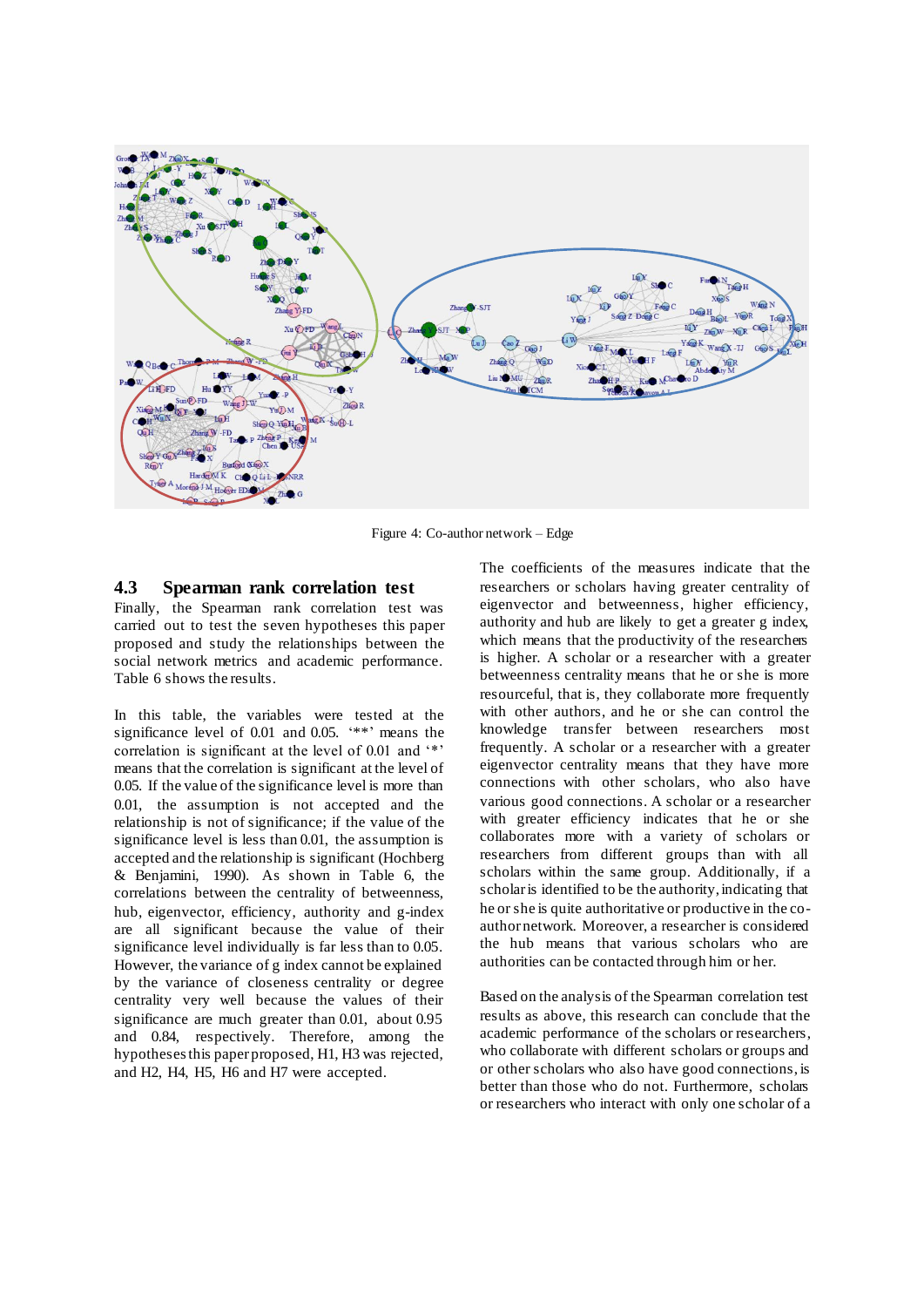group closely rather than all scholars within the same group have better performance than the scholars who do not have. Meanwhile, the scholars who are

considered as the authorities or hubs have greater academic performance as well.

| I abic 0. Spearman Tank conclution test |                                |           |          |           |           |          |           |           |          |
|-----------------------------------------|--------------------------------|-----------|----------|-----------|-----------|----------|-----------|-----------|----------|
|                                         |                                | Bet.      | Clo.     | Hub       | Deg.      | Eig.     | Eff.      | Aut.      | $G-I$    |
| Bet.                                    | <b>Correlation Coefficient</b> | 1.000     | 0.123    | $.302**$  | $.311**$  | $.348**$ | $.387**$  | $.302**$  | $.456**$ |
|                                         | Significance value             |           | .115     | .000      | .000      | .000     | .000      | .000      | .000     |
| Clo.                                    | <b>Correlation Coefficient</b> | .123      | 1.000    | $-.192*$  | 0.109     | 0.083    | 0.120     | $-.191*$  | 0.005    |
|                                         | Significance value             | .115      |          | .013      | .161      | .290     | .123      | .014      | .952     |
| Hub                                     | <b>Correlation Coefficient</b> | $.302**$  | $-.192*$ | 1.000     | $.252**$  | $.869**$ | $-116$    | $1.000**$ | .190*    |
|                                         | Significance value             | .000      | .013     |           | .001      | .000     | .137      | .000      | .014     |
| Deg.                                    | <b>Correlation Coefficient</b> | $0.311**$ | 0.109    | $.252**$  | 1.000     | .249**   | $-.632**$ | $.252**$  | 0.015    |
|                                         | Significance value             | .000      | .161     | .001      |           | .001     | .000      | .001      | .843     |
| Eig.                                    | <b>Correlation Coefficient</b> | $.348**$  | .083     | $.869**$  | $.249**$  | 1.000    | $-0.019$  | $.869**$  | $.284**$ |
|                                         | Significance value             | .000      | .290     | .000      | .001      |          | .808      | .000      | .000     |
| Eff.                                    | <b>Correlation Coefficient</b> | $0.387**$ | 0.120    | $-0.116$  | $-.632**$ | $-0.019$ | 1.000     | $-0.116$  | $.374**$ |
|                                         | Significance value             | .000      | .123     | .137      | .000      | .808     |           | .137      | .000     |
| Aut.                                    | <b>Correlation Coefficient</b> | $0.302**$ | $-.191*$ | $1.000**$ | $.252**$  | $.869**$ | $-0.116$  | 1.000     | $.190*$  |
|                                         | Significance value             | .000      | .014     | .000      | .001      | .000     | .137      |           | .014     |
| $G-I$                                   | <b>Correlation Coefficient</b> | $0.456**$ | 0.005    | $.190*$   | 0.015     | $.284**$ | $.374**$  | $.190*$   | 1.000    |
|                                         | Significance value             | .000      | .952     | .014      | .843      | .000     | .000      | .014      |          |

Table 6: Spearman rank correlation test

\*\*. Correlation is significant if the significance value is less than 0.01.

\*. Correlation is significant if the significance value is less than 0.05.

## **5 CONCLUSION AND CONTRIBUTION**

#### **5.1 Conclusion**

In this research, through the use of link analysis and the graph cluster analysis, a co-author network of 166 scholars was established and analyzed. The majority of the scholars are from three top higher education in Shanghai, China. In the link analysis, five SNA metrics were calculated, including the centrality of degree, betweenness, closeness, eigenvector and efficiency. In addition, the HITS and betweenness clustering algorithms were also carried out. The analysis results show that the most significant scholar in the co-author network is Wang Li. Finally, this paper used a Spearman correlation test to assess the relationship between the academic performance of the scholars and SNA metrics so that productive researchers can be identified. These test results show that betweenness centrality, eigenvector centrality, authority and hub position, and efficiency are significant to g-index.

#### **5.2 Implications**

The analysis results of this research provide a reference for relevant organizations and researchers. According to this research, scholars' co-authorship networks are closely related to their academic performance for the relevant organizations, consisting of the Ministry of Education or higher education institutions. Moreover, it may help them determine, cluster, and configure productive and efficient scholars by constructing and evaluating the co-authorship networks so that the research synergy can be optimized. For the scholars or the researcher, this research suggests that they can establish closer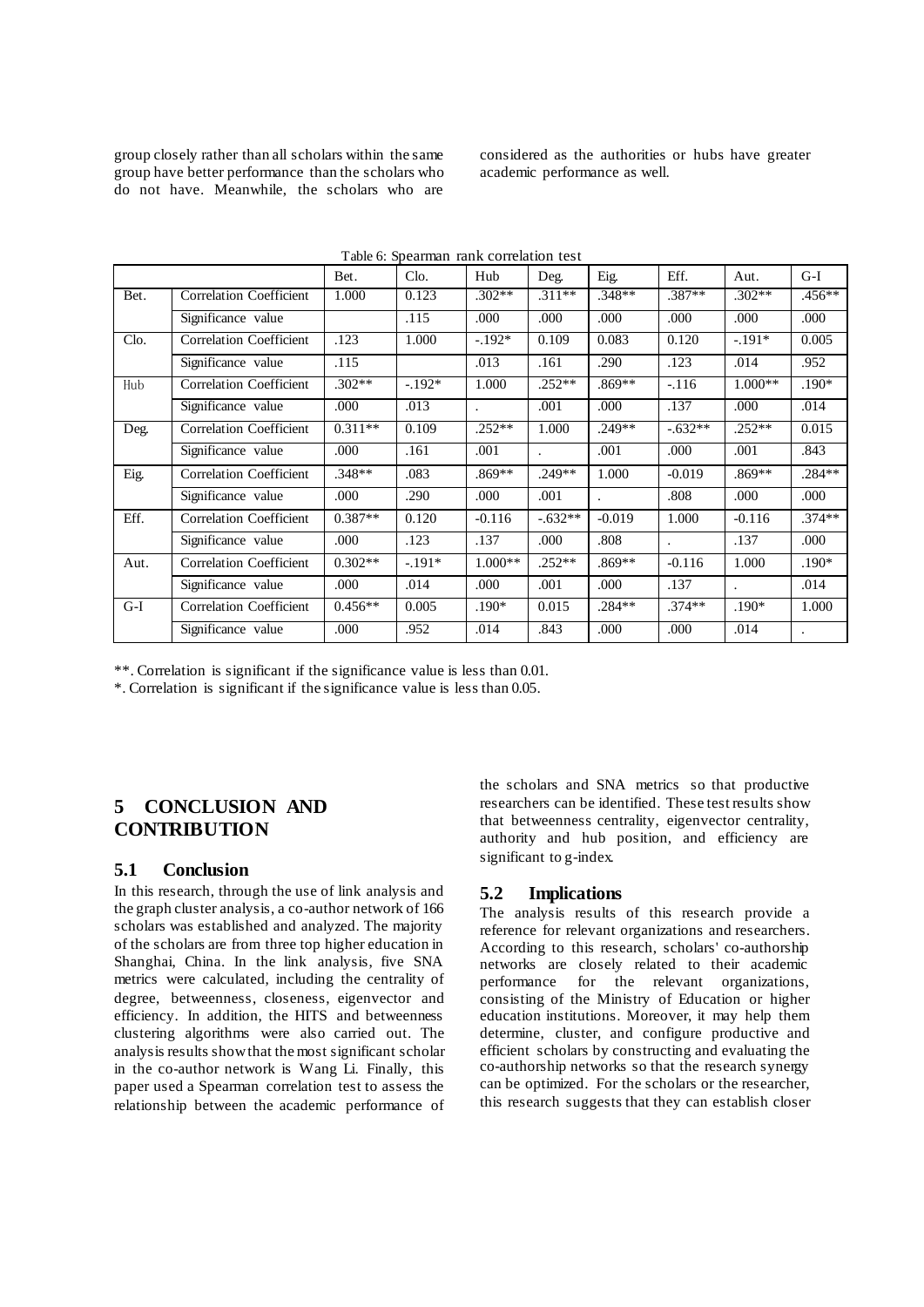collaboration relationships with different scholars, rather than cooperate with only one scholar. Additionally, they should try to avoid developing coauthorships with a number of different scholars within the same group, which may result in inefficiency and collaborate with resourceful scholars.

With the rapid development of emerging information technologies like the Internet of Things, everything can be linked to each other to form various types of networks. Therefore, SNA can be used to study the relationship between people and multiple fields. Just as this research helps higher education institutions gain research synergies by identifying the most influential and most productive scholars through studying co-author relationships, such research methods can also be applied to other fields.

For example, in Industry 5.0, SNA can be used to study the interaction of various equipment types to identify the strong and weak links in the production network of a company, to help companies improve production efficiency and reduce costs. As manufacturers employ more and more IoT devices, utilizing and managing them in an efficient and optimized way has become the main challenge. Therefore, it is critical for them to identify an effective method. By extending the typical notions and modes of the social network to the networks of Things, the strong and weak links in the production networks can be easily identified. Use some of the SNA indicators in this paper to illustrate, devices with a high degree centrality means they are the central devices in their production networks. Devices with high closeness centrality refer to they can receive production information from others most efficiently; devices with high betweenness centrality mean the devices play a broker in their network. If they are removed, the production networks would be disconnected and the operations would stop functioning. There are a number of SNA measures or algorithms that can be applied to the network of Things. By integrating the method of SNA into IoT, the applications of IoT will be more powerful.

#### **5.3 Contribution and future work**

Among the existing literature, most papers that studied the Chinese co-author networks mainly concentrated on the country or province-level instead of cities or universities. There are few papers on the micro co-author networks. Therefore, this research outlines the internal structure of Chinese co-author networks. Although the co-author network established in this research may not be large, it provides directions for the possible research in the future. Our social network approach could provide an

alternative but complementary solution to IoT. By identifying the strengths and influences in the research networks, we could strengthen the impacts and collaboration to maximize the efficiency and outcomes. In our future research, we can include data from all the higher education institutions of Shanghai or other cities in China or the world to construct a complete co-author network on the city level and understand the research impacts locally and internationally. Furthermore, more metrics can be included to evaluate their correlations with the academic performance of scholars.

### **Acknowledgment**

This work is partly supported by VC Research (VCR 0000085).

## **REFERENCES**

Abbasi, A., Altmann, J., & Hossain, L. (2011). Identifying the effects of co-authorship networks on the performance of scholars: A correlation and regression analysis of performance measures and social network analysis measures. *Journal of Informetrics*, *5*(4), 594–607.

https://doi.org/10.1016/j.joi.2011.05.007

- Abbasi, A., Chung, K. S. K., & Hossain, L. (2012). Egocentric analysis of co-authorship network structure, position and performance. *Information Processing & Management*, *48*(4), 671–679. https://doi.org/10.1016/j.ipm.2011.09.001
- Amadeo, M., Campolo, C., Quevedo, J., Corujo, D., Molinaro, A., Iera, A., Aguiar, R. L., Vasilakos, A. V. (2016). *Information-centric networking for the Internet of things: challenges and opportunities. IEEE Network, 30(2), 92–100.* doi:10.1109/mnet.2016.7437030
- Andersson, D. E., Gunessee, S., Matthiessen, C. W., & Find, S. (2014). *The Geography of Chinese Science*. 22.
- Bonacich, P. (1972). Factoring and weighting approaches to status scores and clique identification. *Journal of Mathematical Sociology*, *2*(1), 113–120.
- Borgatti, S. P. (1995). Centrality and AIDS. *Connections*, *18*(1), 112–114.
- Borgatti, S. P., Everett, M. G., & Freeman, L. C. (2002). *Ucinet for Windows: Software for social network analysis*.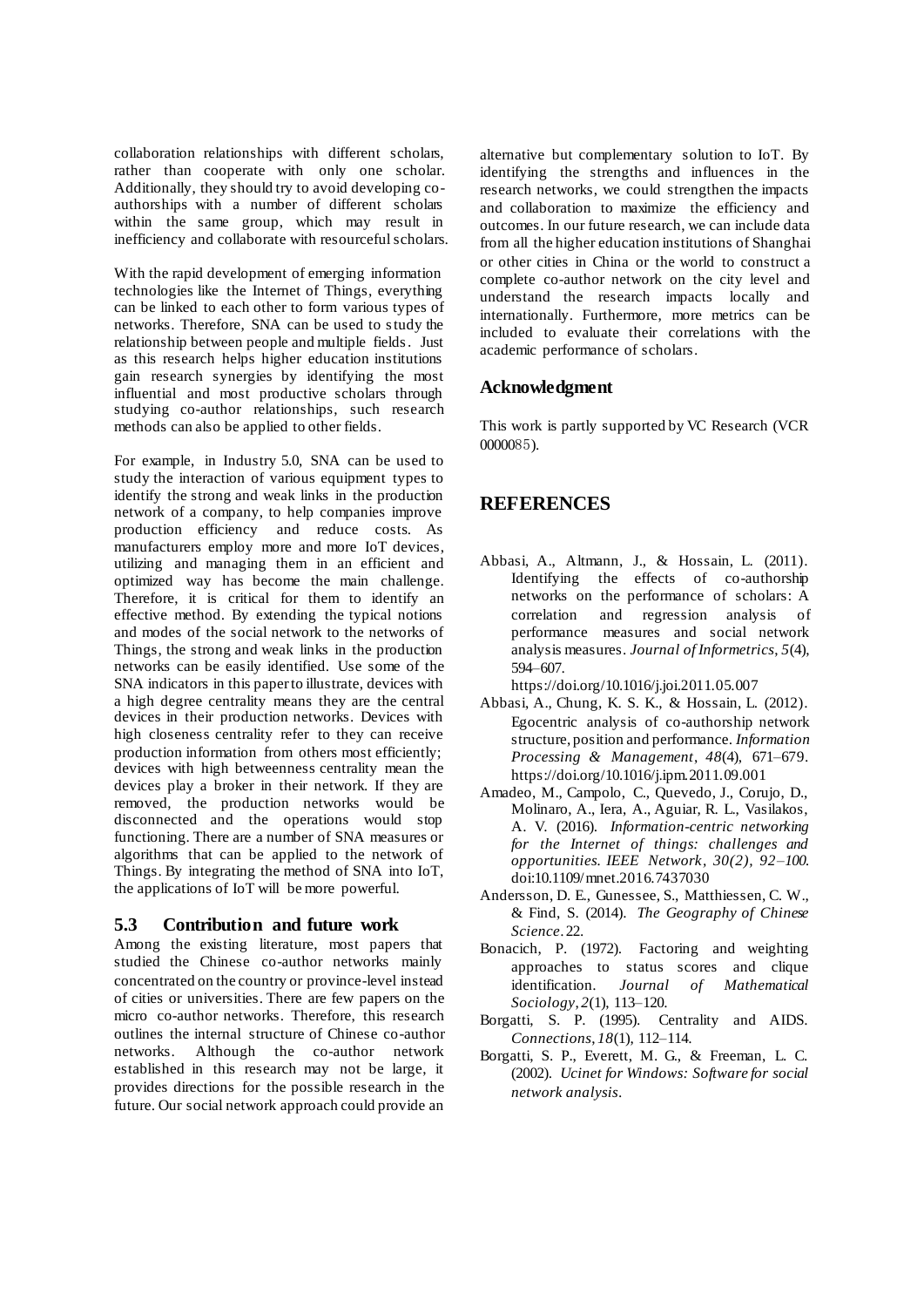- Chung, K. K. S., Hossain, L., & Davis, J. (2005). *Exploring Sociocentric and Egocentric Approaches for Social Network Analysis*. 9.
- Costa, J. (2020). Social network analysis in the fight against illegal wildlife trade. Available at: https://www.baselgovernance.org/publications/ social-network-analysis-fight-against-illegalwildlife-trade. (Accessed July 13rd 2020)
- Egghe, L. (2006). Theory and practise of the g-index. *Scientometrics*, *69*(1), 131–152. https://doi.org/10.1007/s11192-006-0144-7
- Fonseca, B. de P. F. e, Sampaio, R. B., Fonseca, M. V. de A., & Zicker, F. (2016). *Co-authorship network analysis in health research: method and potential use. Health Research Policy and Systems, 14(1).* doi:10.1186/s12961-016-0104- 5
- Freeman, L. C. (1978). Centrality in social networks conceptual clarification. *Social Networks*, *1*(3), 215–239. https://doi.org/10.1016/0378- 8733(78)90021-7
- Freeman, L. C. (1980). The gatekeeper, pairdependency and structural centrality. *Quality and Quantity*, *14*(4), 585–592.
- Gauthier, T. (2001). Detecting Trends Using Spearman's Rank Correlation Coefficient. *Environmental Forensics*, *2*(4), 359–362. https://doi.org/10.1006/enfo.2001.0061
- Graham, M. W., Avery, E. J., & Park, S. (2015). The role of social media in local government crisis communications. Public Relations Review, 41(3), 386–394. http://dx.doi.org/10.1016/j.pubrev.2015.02.001.
- Heathfield, S. M. (2020). The 5 Goals of Employee Performance Evaluation. available from: https://www.thebalancecareers.com/employeeperformance-evaluation-goals-1918866 (Accessed July 13rd 2020)
- Hochberg, Y., & Benjamini, Y. (1990). More powerful procedures for multiple significance testing. *Statistics in Medicine*, *9*(7), 811–818. https://doi.org/10.1002/sim.4780090710
- Hou, M. L., Sun, G. J., Dong, Z. J. (2020) A summary of the application of social network analysis. Industry and Technology Forum. 2020 (5), p.1.
- Jameel, F., Wyne, S., Jayakody, D.N.K., Kaddoum, G., O'Kennedy, R. (2018). Wireless Social Networks: A Survey of Recent Advances, Applications and Challenges. IEEE Access 2018,6, 59589–59617. doi: 10.1109/ACCESS.2018.2872686.
- Kim, J., & Hastak, M. (2018). *Social network analysis: Characteristics of online social networks after a disaster. International Journal of Information Management, 38(1), 86–96.* doi:10.1016/j.ijinfomgt.2017.08.003
- Kleinberg, J. M. (1998). Authoritative sources in a hyperlinked environment. *In Proceedings of the ACM-SIAM Symposium on Discrete Algorithms*.
- Liu, X. , Bollen, J. , Nelson, M. , & Van, d. S. H. . (2005). Co-authorship networks in the digital library research community. *Information Processing & Management,* 41(6), p. 1462-1480.
- Martínez, A., Dimitriadis, Y., Rubia, B., Gómez, E., & de la Fuente, P. (2003). Combining qualitative evaluation and social network analysis for the study of classroom social interactions. *Computers & Education*, *41*(4), 353–368. https://doi.org/10.1016/j.compedu.2003.06.001
- Mora, H., Pérez-delHoyo, R., Paredes-Pérez, J., & Mollá-Sirvent, R. (2018). *Analysis of Social Networking Service Data for Smart Urban Planning. Sustainability, 10(12), 4732.* doi:10.3390/su10124732
- Morel, C. M., Serruya, S. J., Penna, G. O., & Guimarães, R. (2009). Co-authorship Network Analysis: A Powerful Tool for Strategic Planning of Research, Development and Capacity Building Programs on Neglected Diseases. *PLOS Neglected Tropical Diseases*,  $3(8)$ , e501. https://doi.org/10.1371/journal.pntd.0000501
- Newman, M. E. J. (2004). Co-authorship networks and patterns of scientific collaboration. *Proceedings of the National Academy of Sciences*, *101*(Supplement 1), 5200-5205. https://doi.org/10.1073/pnas.0307545100
- Prell, C., Hubacek, K., & Reed, M. (2009). Stakeholder Analysis and Social Network Analysis in Natural Resource Management. *Society & Natural Resources*, *22*(6), 501–518. https://doi.org/10.1080/08941920802199202
- Reznik-Zellen, Rebecca. (2020). Building visualization skills through investigating the Journal of the Medical Library Association coauthorship network from 2006–2017. J Med Libr Assoc. 108(2), pp. 229–241. doi: 10.5195/jmla.2020.775
- Scott, J. (1991). *Social Network Analysis: A handbook Sage Publications London UK*.
- Stephens, Z. D., Lee, S. Y., Faghri, F., Campbell, R. H., Zhai, C., Efron, M. J., Ravishankar K. Iyer, Schatz, M.C., Sinha, S., Robinson, G. E. (2015). *Big Data: Astronomical or Genomical? PLOS Biology, 13(7), e1002195.* doi:10.1371/journal.pbio.1002195
- Ter Wal, A. L. J., & Boschma, R. A. (2009). Applying social network analysis in economic geography: Framing some key analytic issues. *The Annals of Regional Science*, *43*(3), 739–756. https://doi.org/10.1007/s00168-008-0258-3